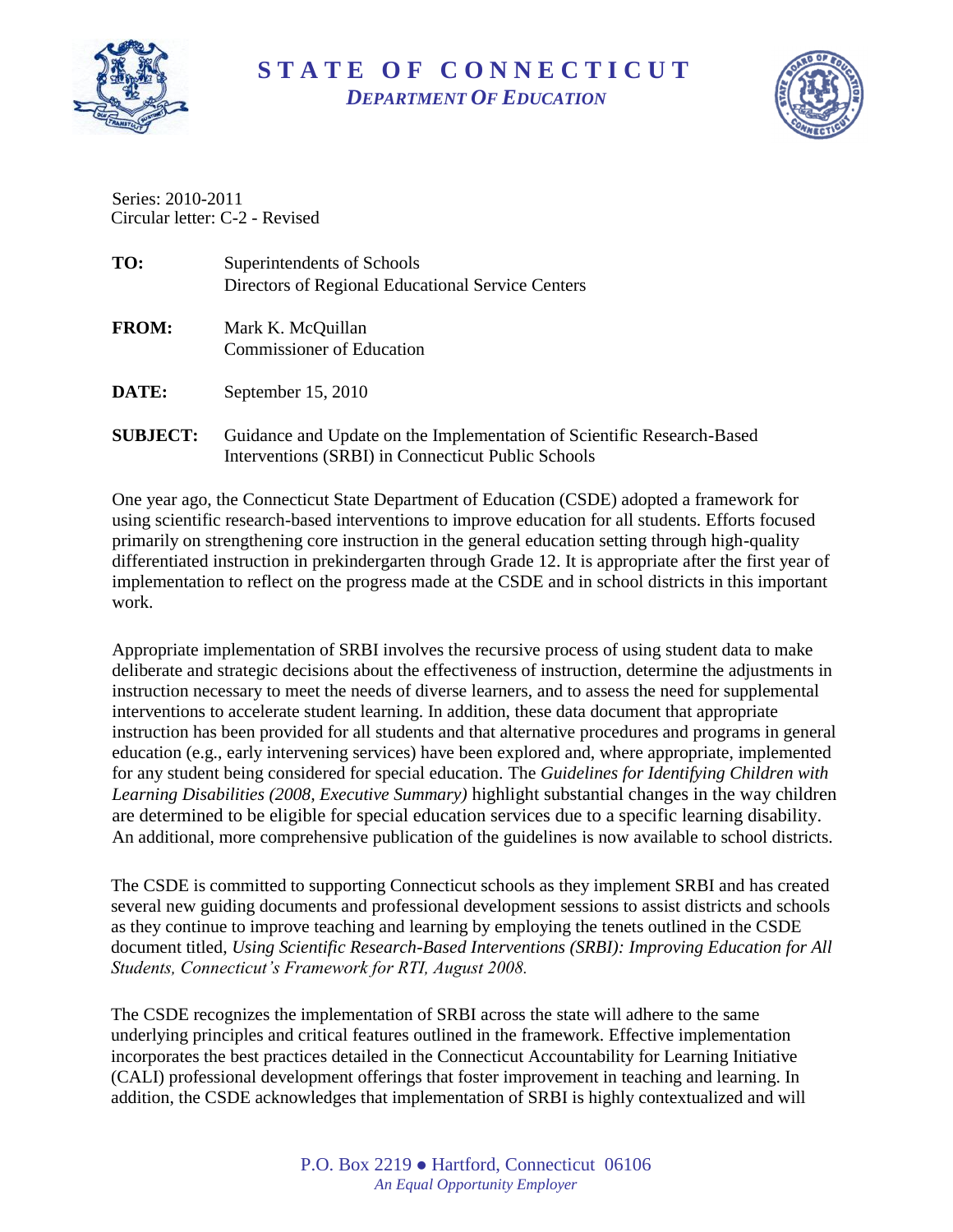Circular Letter C-2 - Revised September 15, 2010 Page 2

look different in each district and school based on student needs and available resources, including fiscal support, certified and noncertified staff, materials, and time allocated for data team meetings and interventions. Creative use of resources is encouraged and guidance documents are available to assist districts and schools in the appropriate reallocation of resources, including certification requirements, identification of an interventionist and the role of the paraprofessional, and are posted online at<http://www.ct.gov/sde/srbi>. Additional resources and support documents will be published at the same URL early this fall. An SRBI newsletter will begin publication on a quarterly basis through a partnership between the CSDE and State Education Resource Center (SERC). This publication is an effort to improve communication between the CSDE and the practitioners in the field, as well as foster a common language and understanding about effective implementation of SRBI in Connecticut. The newsletter will include examples of promising practices in SRBI implementation, and feature articles and updates on professional development, policy changes, and frequently asked questions. Past issues will be archived on the CSDE and SERC Web sites listed under SRBI.

The CSDE is developing *Connecticut's Comprehensive System for Successful Student Learning: Addressing Academics, Social, Emotional, Behavioral, Mental and Physical Health.* This document provides a comprehensive approach for successful student learning that addresses the academic, physical, social, emotional, behavioral and mental health domains. The purpose is to create a common understanding of the "whole student" and demonstrate how these domains align with the three-tiered model described previously in the CSDE's *Using Scientific Research-Based Interventions (SRBI): Improving Education for All Students*. This document will include application examples for these domains and will become a part of the Department's overall training and technical assistance system for use by CSDE staff and future trainers.

The CSDE is working on a three-year plan that will guide the actualization of the Department's work around four strategic goals: establish a shared meaning of the underlying elements and principles outlined in the SRBI Framework, provide differentiated professional development around SRBI implementation, improve intra-agency and interagency communication and consistency of information shared about SRBI, and implement and determine a system for the accountability work of the CSDE. Similar to the long range planning done by the CSDE, many districts have undertaken the development of strategic plans for SRBI implementation at the district level. Samples of district plans are available for review at [http://www.ct.gov/sde/srbi.](http://www.ct.gov/sde/srbi) These plans are posted in the spirit of collaboration and offered as examples for those districts beginning similar planning endeavors.

Connecticut districts and schools have made enormous strides in the implementation of the SRBI framework over the past year, and many of those practices have been and continue to be highlighted in the new SRBI Implementation Training offered this past spring and again this upcoming fall. Practitioners share their successes and challenges in highlighted areas that include district planning, effective scheduling, improving school climate and monitoring student progress. Future training and registration information is available at [http://sdecali.net/.](http://sdecali.net/)